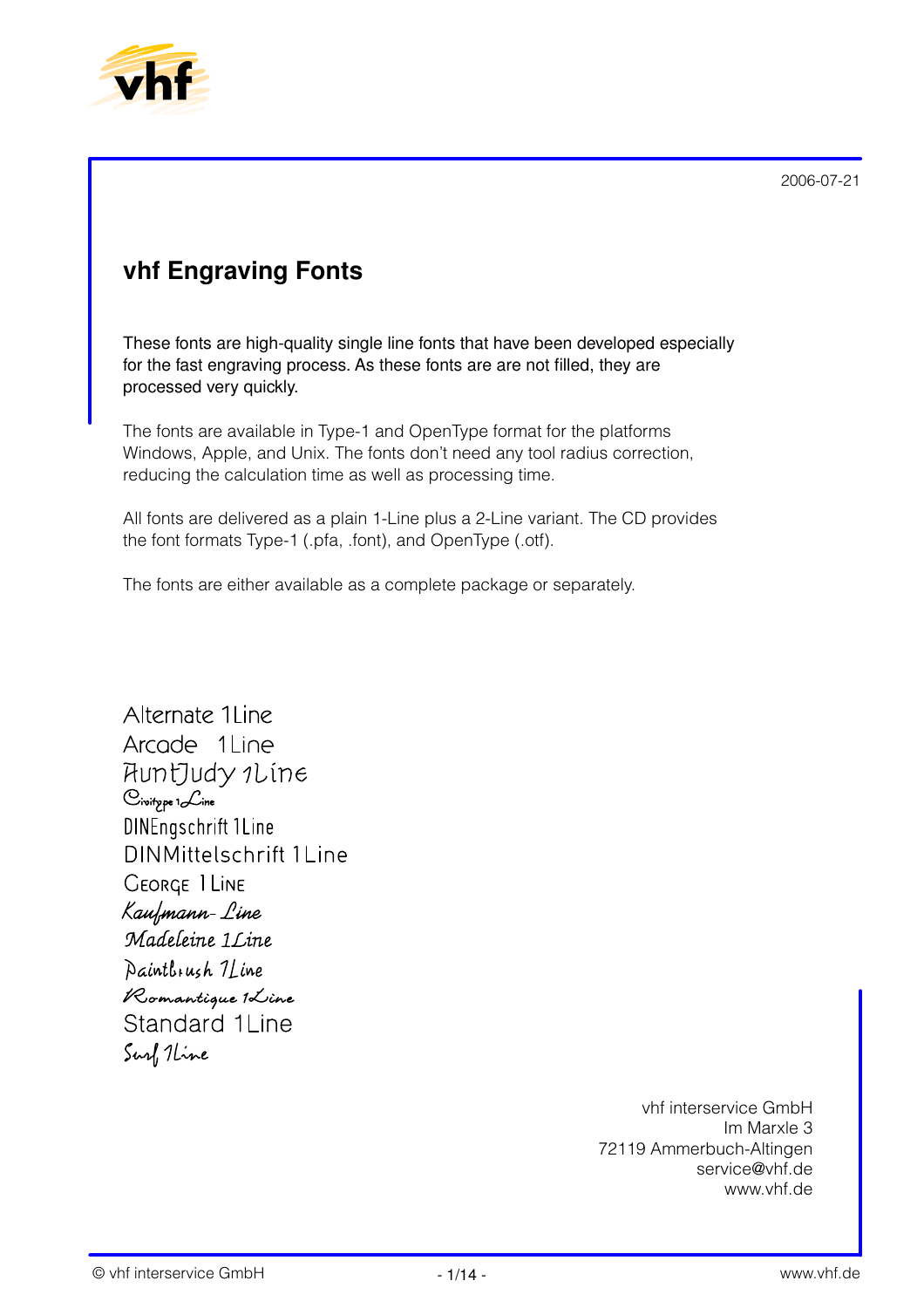### **Alternate 1Line**



2006-07-21

The ant

The ant has made herself illustrious By constant industry industrious. So what? Would you be calm and placid If you were full of formic acid?

(Ogden Nash)

ABCDEFGHIJKLMNOPQRSTUVWXYZ abcdefghijkImnopgrstuvwxyz 1934567890

 $1" # $% & ( ) + , - , / : ; < = > ? @ [ \ \ }  
 \wedge - ' { | } > \hat{A} \hat{A} \hat{A} \hat{A} \hat{A} \hat{C} \hat{E} \hat{E} \hat{E} \hat{I} \hat{I} \hat{I} \hat{I} \hat{D}$  $E/Yf$   $\in$  '" « · > fi fl  $\circledR$  -  $\dagger$   $\uparrow$   $\circ$  " »  $\frac{9}{2}$   $\frac{3}{x}$   $\frac{4}{x}$   $\frac{1}{2}$   $\frac{1}{2}$   $\frac{2}{x}$   $\frac{3}{2}$   $\frac{3}{x}$   $\frac{3}{x}$   $\frac{4}{x}$   $\frac{1}{4}$   $\frac{1}{2}$   $\frac{3}{4}$ à á â ã ä å ç è é ê ë ì Æ í ª î ï ð ñ Ł Ø Œ  $^{\circ}$ ÒÓÕÖæÙÚÛIÜÝłøœßþÿ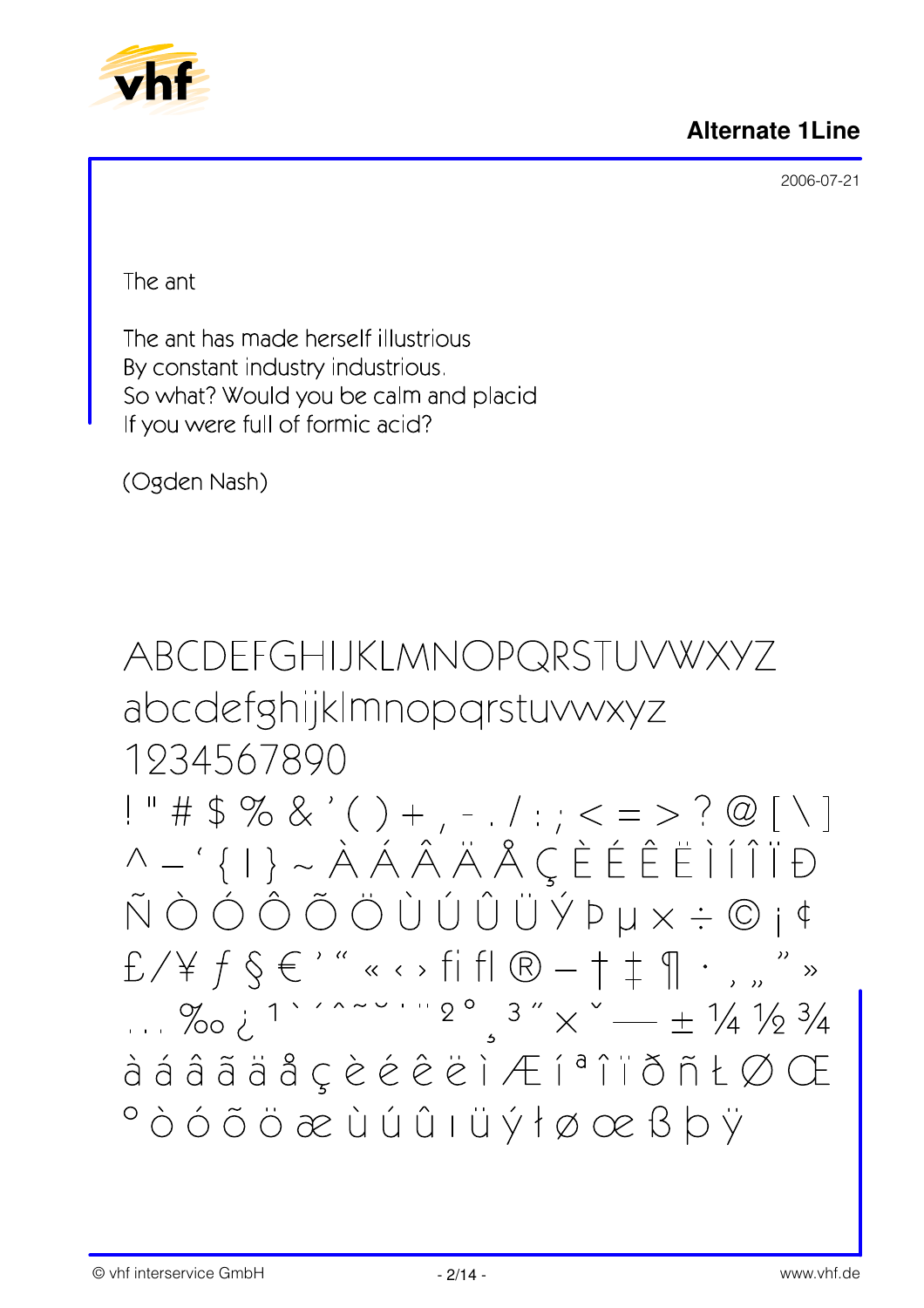

The ant

The ant has made herself illustrious By constant industry industrious. So what? Would you be calm and placid If you were full of formic acid?

(Ogden Nash)

ABCDEFGHIJKLMNOPQRSTUVWXYZ abcdefghijkImnopqrstuvwxyz 1234567890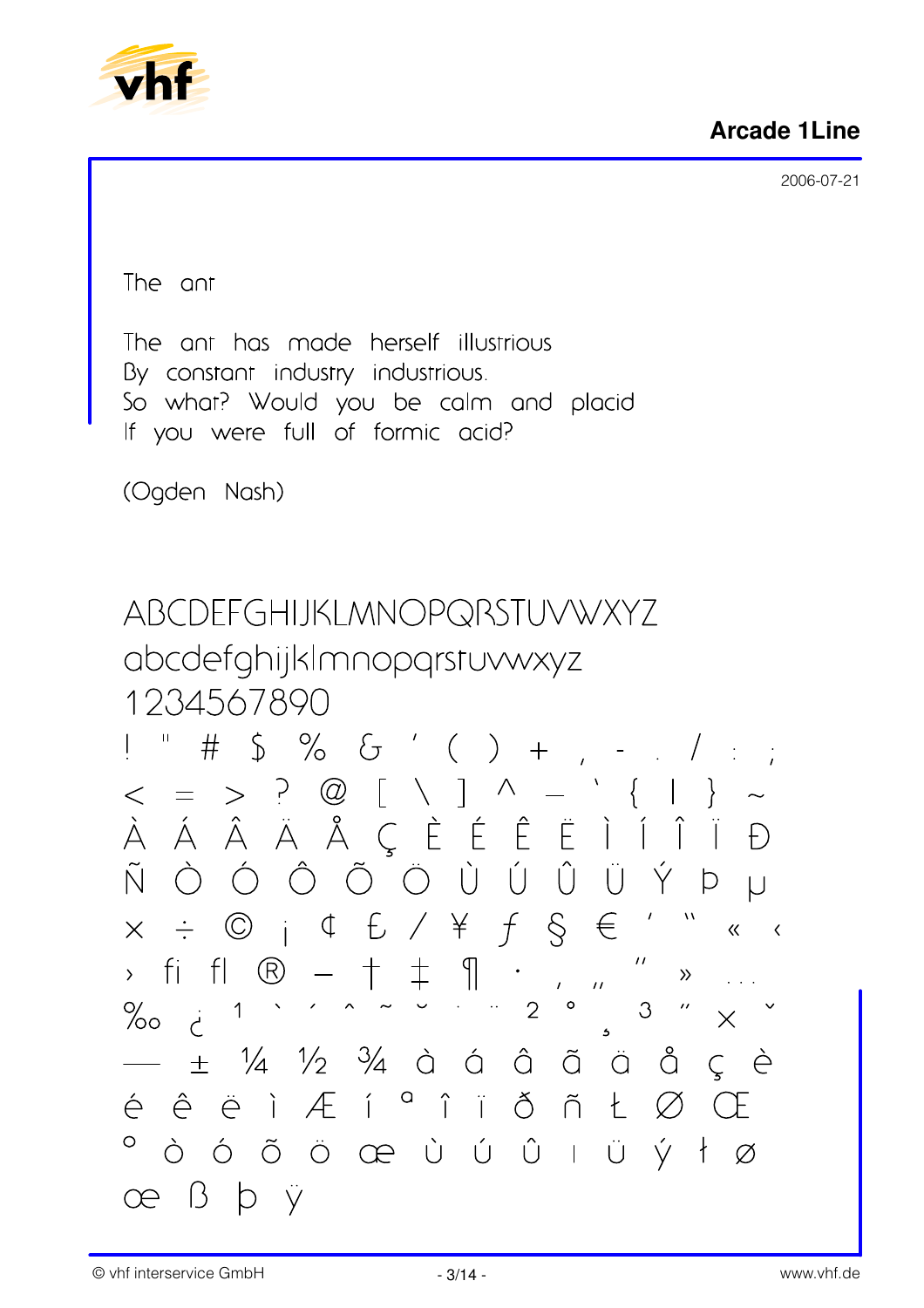



The ant

The ant has made herself illustrious By constant industry industrious. So what? Would you be calm and placid If you were full of formic acid?

Ogden Nash

ABCDEFGHIJKLMNOPQRSTUVWXYZ abcdefghijkImnopqrstuvwxyz 1234567890 !'', .;?'#ŐŰ'""fifláőŰ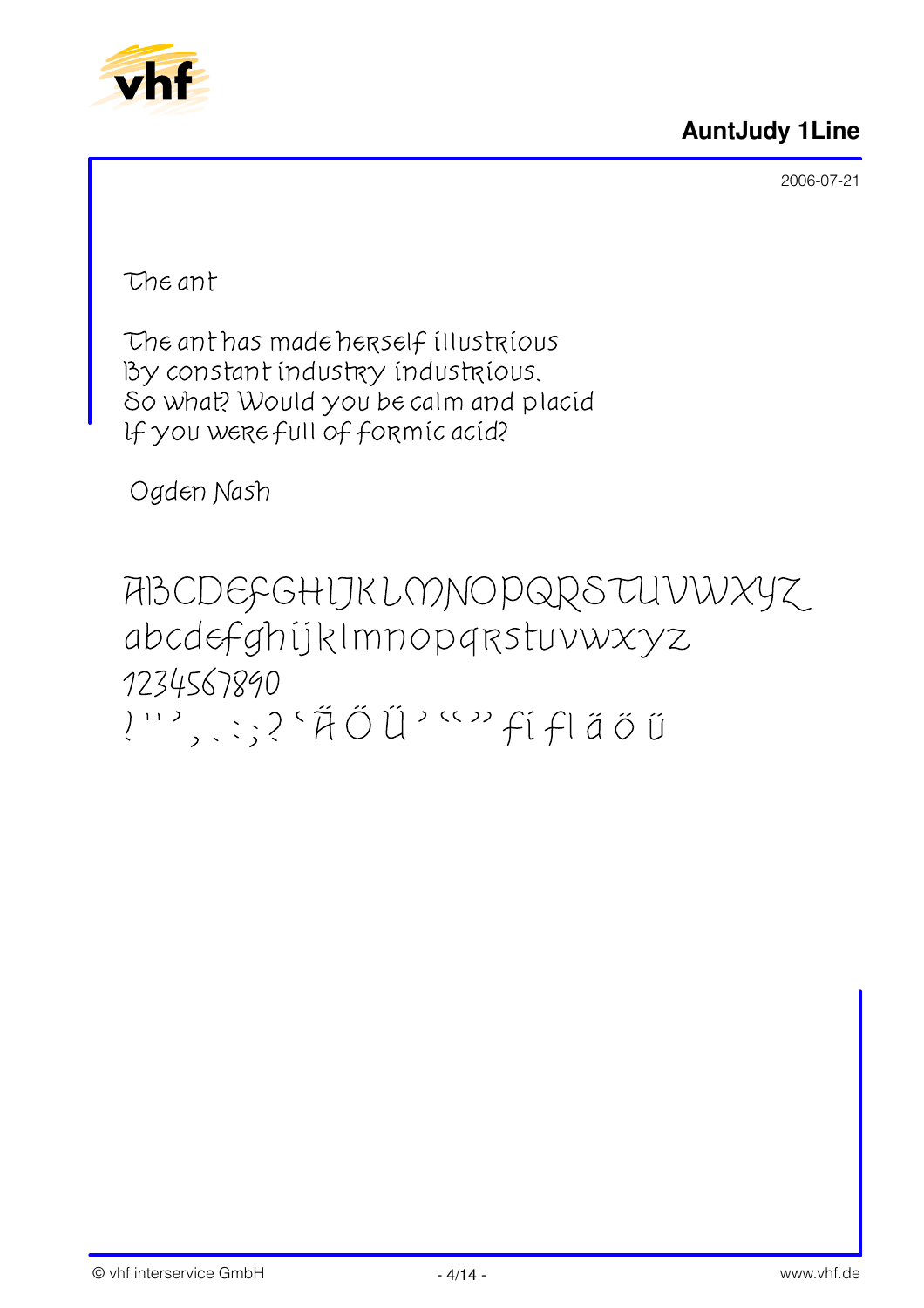

### **Civitype 1Line**

2006-07-21

<sup>C</sup> Ge ant

Che ant has made herself illustrious  $\mathcal{B}_{\gamma}$  constant industry industrious. So & gat? Would you be calm and placid Of you were full of formic acid?

Ogden Mash

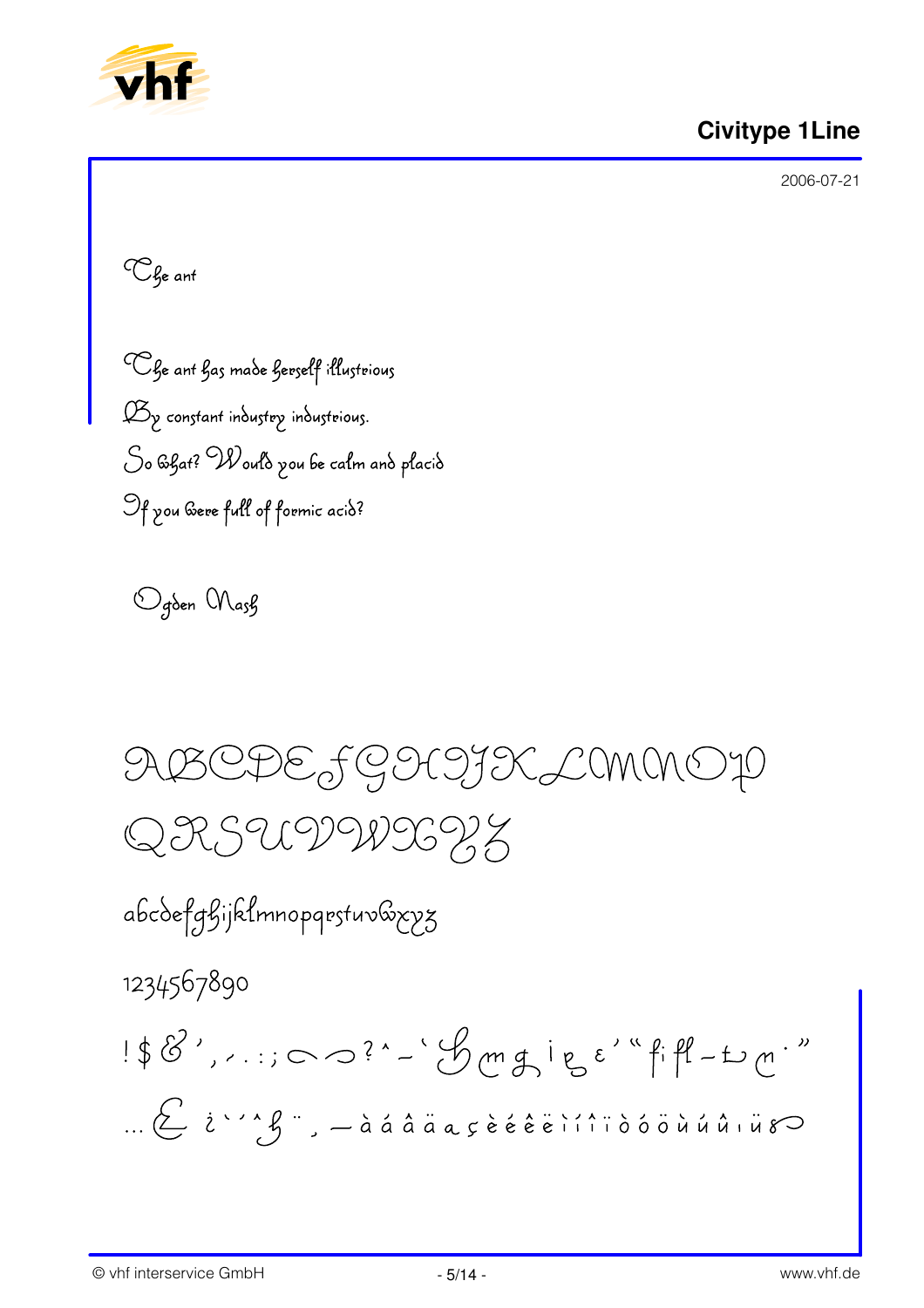



The ant

The ant has made herself illustrious By constant industry industrious. So what? Would you be calm and placid If you were full of formic acid?

(Ogden Nash)

ABCDFFGHIJKI MNOPORSTUVWXY7 abcdefghijklmnopqrstuvwxyz 1234567890  $1" # $% & ( ) + . - . / : < = > ? @ [ \ \ }$  $\wedge - \{ | \} \sim \lambda \land \hat{A} \land \hat{A} \land \emptyset \in \hat{E} \in \hat{E} \cap \hat{I} \cap \hat{B}$  $\tilde{N}$  0 0 0 0 0 0 0 0 0 0 0 0  $\forall$  P  $\mu \times \div$   $\odot$   $\phi$  $f \neq f \in E$  $\frac{1}{2}$   $\frac{1}{2}$   $\frac{1}{2}$   $\frac{1}{2}$   $\frac{1}{2}$   $\frac{1}{2}$   $\frac{1}{2}$   $\frac{1}{2}$   $\frac{1}{2}$   $\frac{1}{2}$   $\frac{1}{2}$   $\frac{1}{2}$   $\frac{1}{2}$   $\frac{1}{2}$   $\frac{1}{2}$   $\frac{1}{2}$   $\frac{1}{2}$   $\frac{1}{2}$   $\frac{1}{2}$   $\frac{1}{2}$   $\frac{1}{2}$   $\frac{1}{2}$  à á â ã ä å ç è é ê ë ì Æ í ª î ï ð ñ Ł Ø Œ <sup>o</sup>òóõõæùúûıüýłøœßþÿ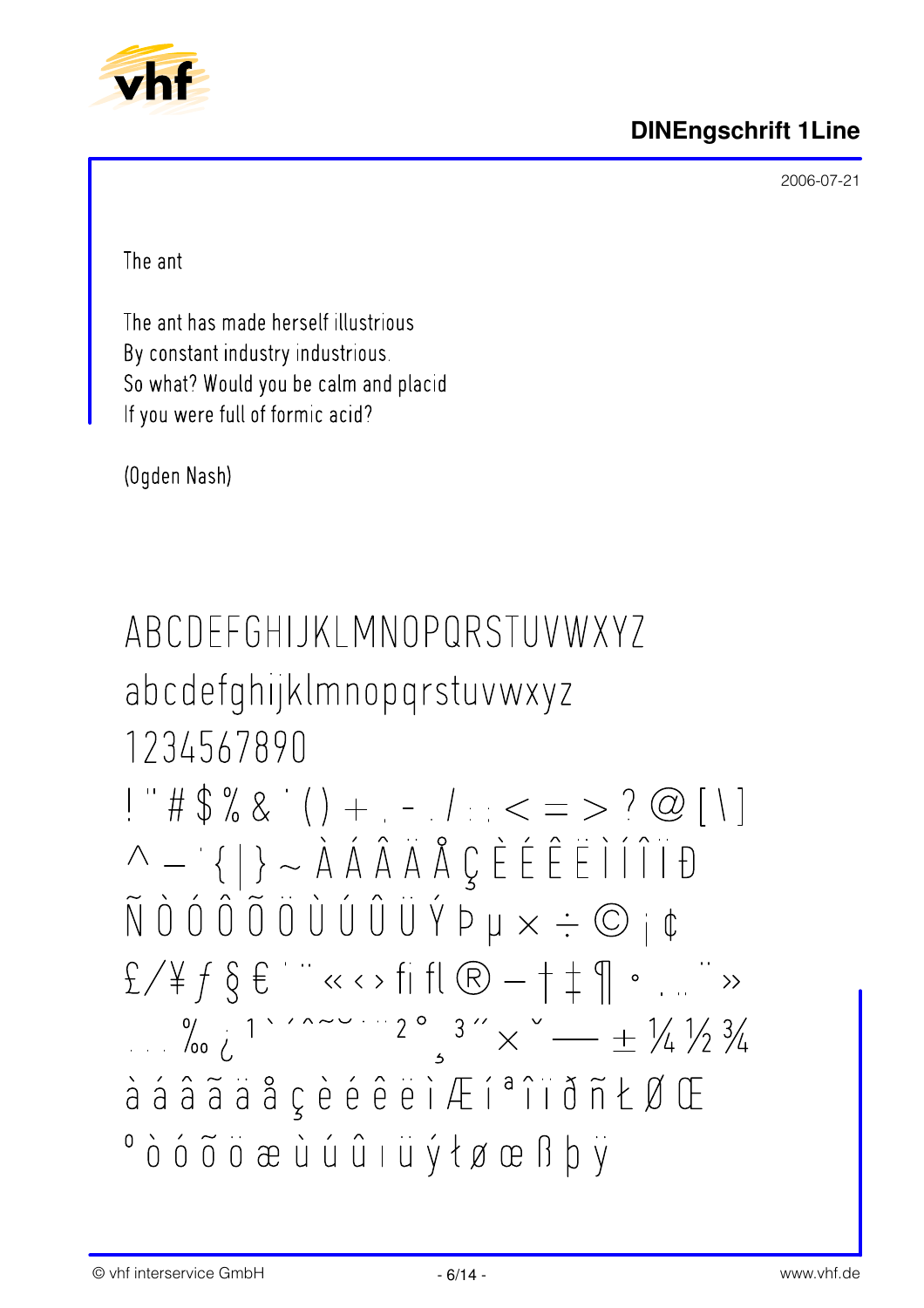



The ant

The ant has made herself illustrious By constant industry industrious. So what? Would you be calm and placid If you were full of formic acid?

(Ogden Nash)

ABCDFFGHIJKI MNOPQRSTUVWXYZ abcdefghijklmnopqrstuvwxyz 1234567890

 $1 " # $ % & ( ) + . - . / : : < = > ? @ [ \ \ | )$  $\tilde{N}$  Ò Ó Ô Õ Ö Ù Ú Û Ü Ý Þ µ  $\times \div \textcircled{c}$  j ¢  $E \setminus \nexists f \in E \quad \text{if} \quad k \in \{1,2,\ldots, n-1\}$  $\frac{1}{2}$   $\frac{1}{2}$   $\frac{1}{2}$   $\frac{1}{2}$   $\frac{1}{2}$   $\frac{1}{2}$   $\frac{1}{2}$   $\frac{1}{2}$   $\frac{1}{2}$   $\frac{1}{2}$   $\frac{1}{2}$   $\frac{1}{2}$   $\frac{1}{2}$   $\frac{1}{2}$   $\frac{1}{2}$   $\frac{1}{2}$   $\frac{1}{2}$   $\frac{1}{2}$   $\frac{1}{2}$   $\frac{1}{2}$   $\frac{1}{2}$   $\frac{1}{2}$  à á â ã ä å ç è é ê ë ì Æ í ª î ï ð ñ Ł Ø Œ<sup>°</sup>òóõöæùúûıüýłøœßþÿ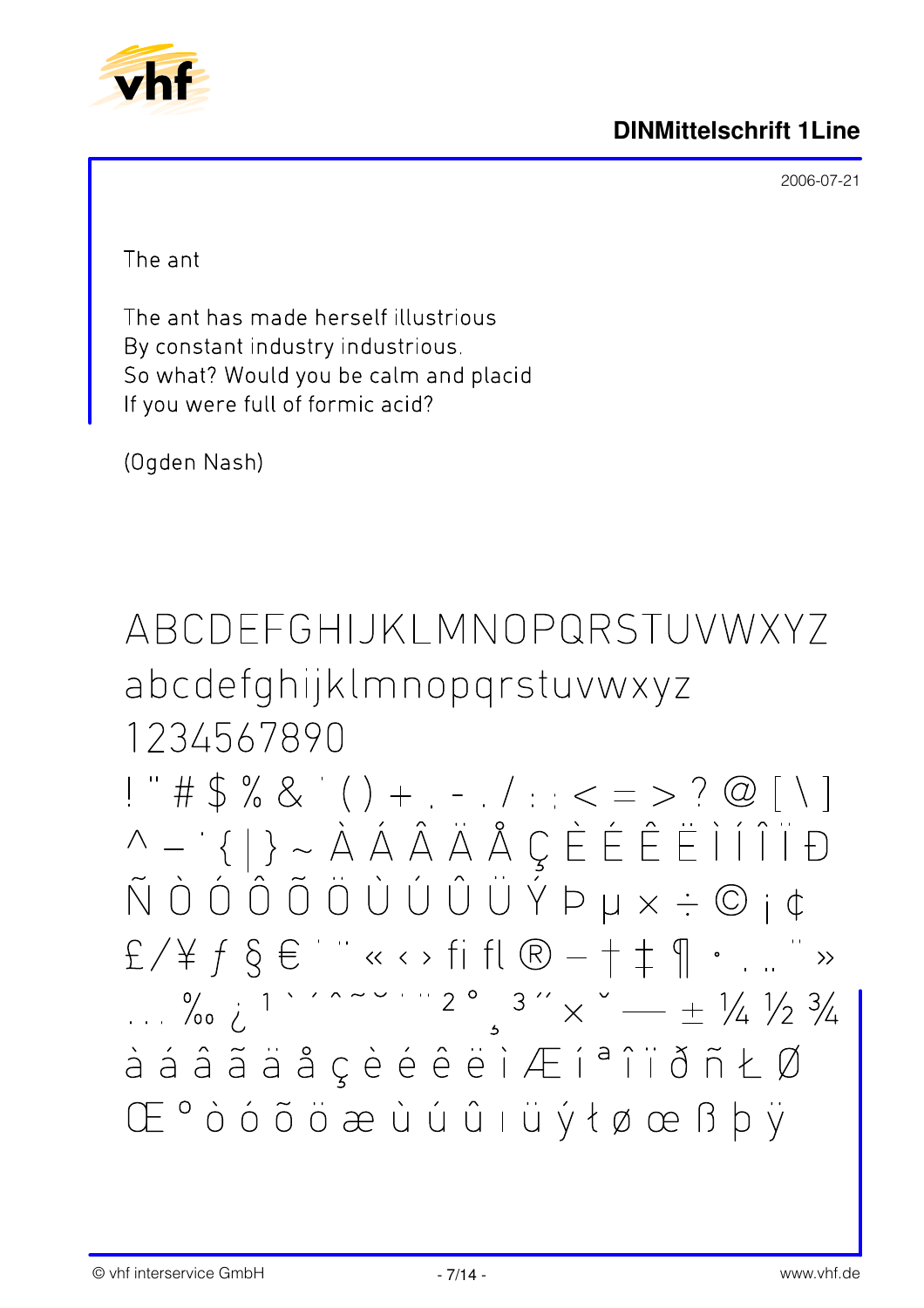# **George 1Line**

2006-07-21



THE ANT

The ant has made herself illustrious By CONSTANT INDUSTRY INDUSTRIOUS. So what? Would you be calm and placid If you were full of formic acid?

(Ogden Nash)

ABCDEFCHIJKLMNOPORSTUVWXYZ Abcdefghijklmnoporstuvwxyz

1234567890

 $1" # $ % & ( ) + , - . / : ; < = > ? @$  $\lceil \setminus \rceil \wedge -'\{\rceil\} \sim \mathring{A} \land \mathring{A} \land \mathring{A} \land \mathring{B} \subset \mathring{E} \in \mathring{E}$  $\hat{a} = \hat{b} + \hat{c} + \hat{c} + \hat{c} + \hat{c} + \hat{c} + \hat{c} + \hat{c} + \hat{c} + \hat{c} + \hat{c} + \hat{c} + \hat{c} + \hat{c} + \hat{c} + \hat{c} + \hat{c} + \hat{c} + \hat{c} + \hat{c} + \hat{c} + \hat{c} + \hat{c} + \hat{c} + \hat{c} + \hat{c} + \hat{c} + \hat{c} + \hat{c} + \hat{c} + \hat{c} + \hat{c} + \hat{c} + \hat{c} + \hat{c} + \hat{c$  $\phi \in \mathbb{C}$   $\phi \in \mathbb{C}$  /  $\forall f \in \mathbb{C}$  /  $\theta' \circ \phi$  and  $\phi \circ \phi$  fift  $\mathbb{C}$  and  $\phi \circ \phi$  $\left\{\right\}$  .  $\left\{\right.$   $\right\}$   $\left\{\right.$   $\left\{\right.$   $\left\{\right.$   $\left\{\right. \right.$   $\left\{\right. \right.$   $\left\{\right. \right.$   $\left\{\right. \right.$   $\left\{\right. \right. \right.$   $\left\{\right. \right.$   $\left\{\right. \right. \right.$   $\left\{\right. \right.$   $\left\{\right. \right. \right.$   $\left\{\right. \right. \right\}$   $\left\{\right. \left. \right.$   $\left\{\right. \right.$   $\left\{\right$ î i ð ñ Ł Ø Œ ° ò ó õ ö æ ù ú û ı ü ý ł ø  $CE$   $\beta$   $\phi$   $\ddot{\gamma}$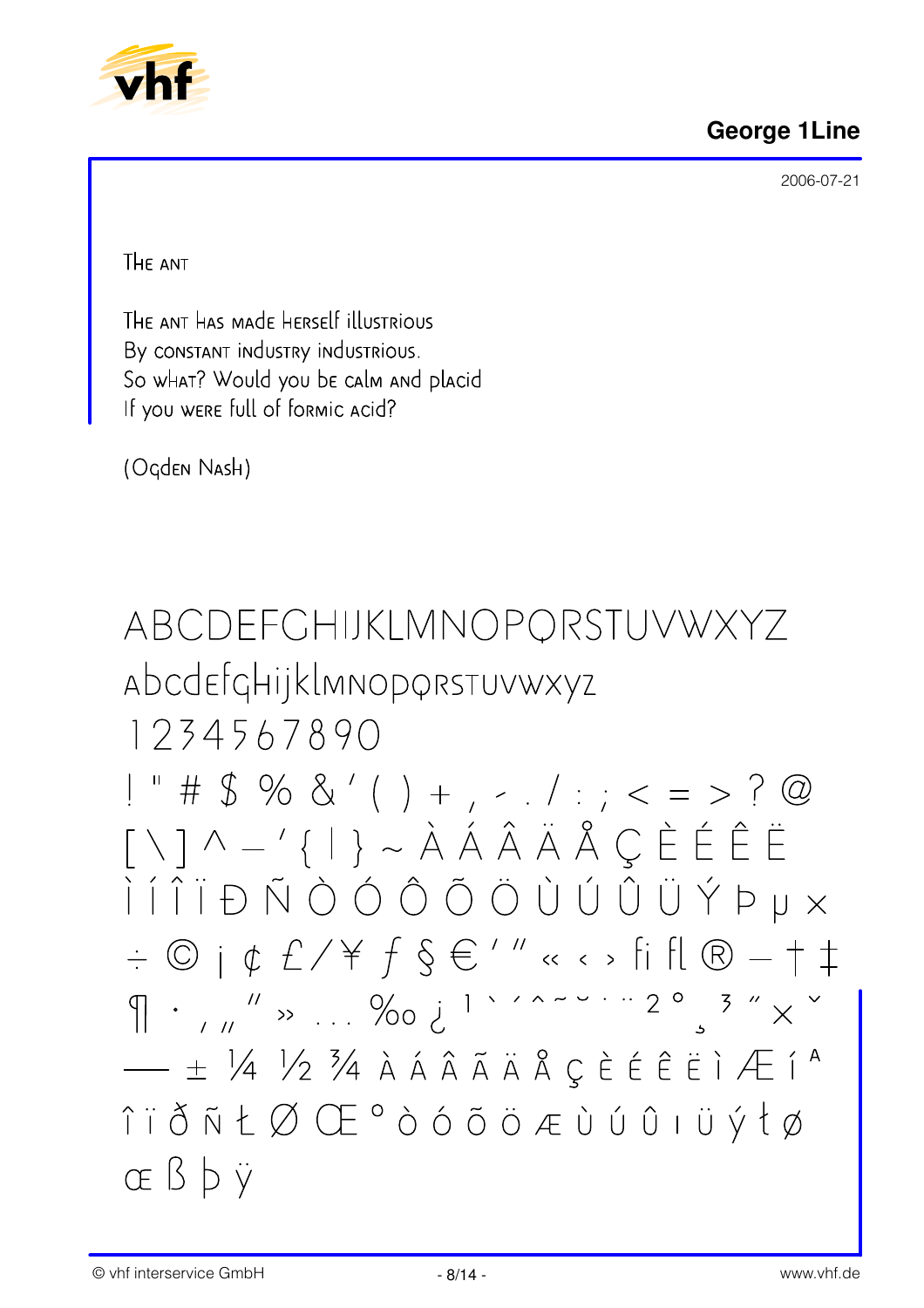



The ant

The ant has made herself illustrious By constant industry industrious. So what? Would you be calm and placid If you were full of formic acid?

(Ogden Nash)

ABCDE9GHIJKLMNOP2RSTUUWXY3 abcdefahijklmnopgrstuuwxuz 1234567890  $1^{\text{H}}$  #  $\zeta$  % & ' ( ) + , - . / : ; < = > ? @  $\bigwedge\bigwedge\wedge\ldots\bigwedge\bigcap\bigwedge\sim\bigwedge\hat{A}\hat{A}\hat{A}\hat{A}\hat{A}\hat{C}\hat{\mathcal{E}}\hat{\mathcal{E}}\hat{\mathcal{E}}$  $\hat{\mathcal{I}}\hat{\mathcal{I}}\hat{\mathcal{I}}\hat{\mathcal{I}}\mathrel{\cong}\tilde{\mathcal{N}}\hat{\mathcal{O}}\hat{\mathcal{O}}\hat{\mathcal{O}}\tilde{\mathcal{O}}\hat{\mathcal{O}}\hat{\mathcal{U}}\hat{\mathcal{U}}\hat{\mathcal{U}}\hat{\mathcal{U}}\hat{\mathcal{U}}\hat{\mathcal{U}}\mathcal{Y}\mathcal{Z}\mu\,\times$  $\phi\in\mathbb{C}$  ;  $\phi$  £/\f  $\int$   $\int$   $\mathbb{S}$   $\mathcal{C}'''$   $\alpha$   $\leftrightarrow$   $\mu$   $\mu$   $\mathbb{R}-\tau$   $\neq$  $\pi$  .  $\pi$   $\rightarrow$   $\pi$   $\rightarrow$   $\pi$   $\rightarrow$   $\pi$   $\rightarrow$   $\pi$   $\rightarrow$   $\pi$   $\rightarrow$   $\pi$ ± 1/4 1/2 3/4 à á â ã ä å gèéêëi fé i a î i d ñ £  $\emptyset$  CE  $^o$  à á ã ä æ ù ú ú û i ü ý t ø æ ß þ ÿ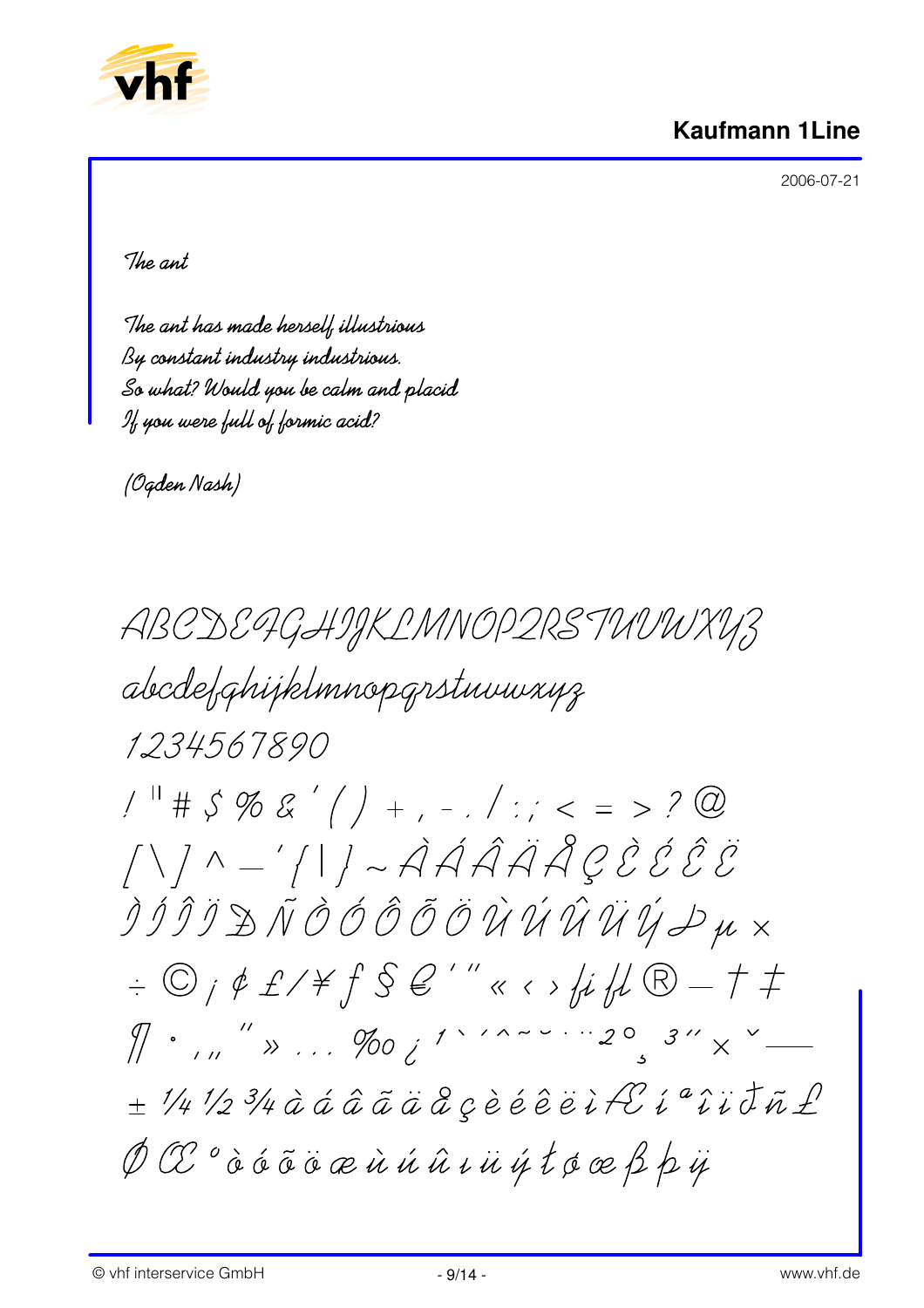#### **Madeleine 1Line**



2006-07-21

The ant

The ant has made herself illustrious By constant industry industrious. So what? Would you be calm and placid If you were full of formic acid?

(Ogden Nash)

ABCDEFGHIJKLMNOPQRSTUVWXYZ abcdefghijklmnopgrstuvwxyz 1234567890

 $1"$ #\$%&'()+, -./:; < = >?@  $\left. \begin{array}{c|c} \left. \begin{array}{l} \right. \end{array} \right. \left. \begin{array}{l} \left. \begin{array}{l} \right. \end{array} \right. \left. \end{array} \right. \left. \left. \begin{array}{l} \left. \end{array} \right. \right. \left. \end{array} \right. \left. \begin{array}{l} \dot{\mathcal{A}} & \dot{\mathcal{A}} & \dot{\mathcal{A}} & \dot{\mathcal{A}} & \dot{\mathcal{A}} & \dot{\mathcal{A}} & \dot{\mathcal{C}} & \dot{\mathcal{C}} & \dot{\mathcal{E}} & \dot{\mathcal{E}} \end{array} \right.$ Ì Í Î Ï Đ Ñ Ò Ó Ô Õ Ö Ü Ú Û Ü Ý P µ ×  $\phi\in\mathbb{C}$  ;  $\phi$   $f$   $f$   $f$   $f$   $g$   $f$   $''$   $\alpha$   $\theta$   $f$   $f$   $\mathbb{R}$   $f$   $f$   $\mathbb{R}$   $f$   $f$  $\int$   $\left(\frac{1}{2}\right)^{n}$   $\left(\frac{1}{2}\right)^{n}$   $\left(\frac{1}{2}\right)^{n}$   $\left(\frac{1}{2}\right)^{n}$   $\left(\frac{1}{2}\right)^{n}$   $\left(\frac{1}{2}\right)^{n}$   $\left(\frac{1}{2}\right)^{n}$   $\left(\frac{1}{2}\right)^{n}$   $\left(\frac{1}{2}\right)^{n}$  $-$  + 1/4 1/2 3/4 à á â ã ä å c è é ê ë i Æ í ª î ï ð ñ ŁØŒº ò ó õ ö œ ù ú û ı ü ý łø œ ß b ÿ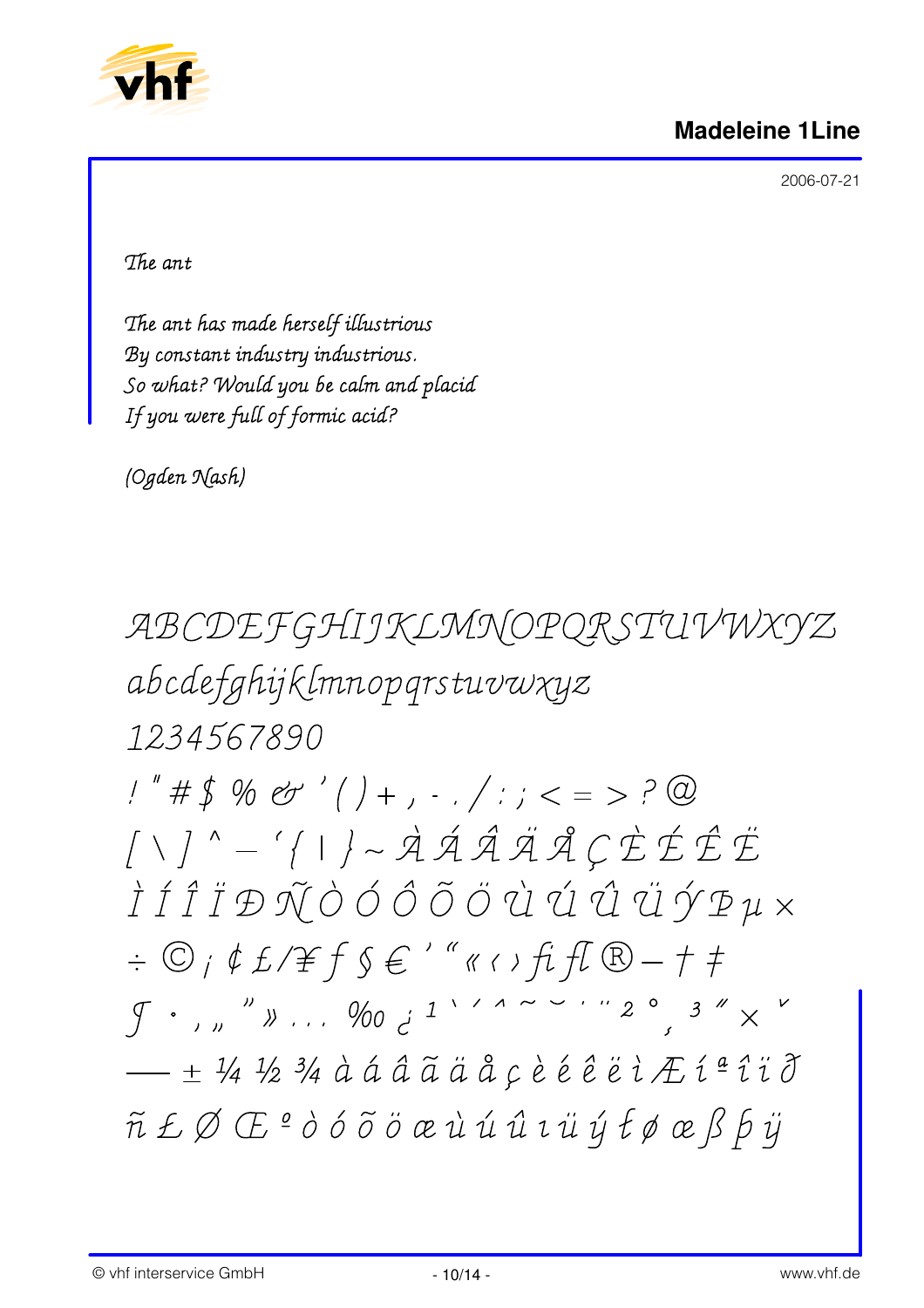

The ant

The ant has made herself illustrious By constant industry industrious. So what? Would you be calm and placid If you were full of formic acid?

*(Ogden Nash)* 

ABCDEFGHIJKLMNOPQRSTUUWXYZ abcdefghijklmnopgrstuuwxyz 1734567890 15% & '(), -./:: ? [ ] - '{} À Á Â Â<br>Â Ç È È È È } } } } } Ñ Ò Ó Ô Õ Ö Ù Ù  $\hat{\mathcal{U}}\ \hat{\mathcal{U}}\ \hat{\mathcal{Y}}\ \hat{\mathcal{V}}\ \mu\ {}_{c}\ \textcircled{O}\ j\ c\ \textup{f}\ \textup{\#}\ \textup{f}\ \textup{\#}\ ''\ll\leftarrow\ \textup{$\mu$}\ \textup{\#}\ \textcircled{P}$  $\cdot$   $\frac{11}{111}$   $\rightarrow$   $\cdot$   $\cdot$   $\cdot$   $\frac{1}{2}$   $\cdot$   $\cdot$   $\sim$   $\sim$   $\cdot$   $\cdot$   $\cdot$   $\frac{20}{111}$   $\cdot$   $\frac{20}{111}$ à á â ã ä å ç è é é ë i Æ i " î i d ñ Ł Ø Œ " ò ó õ ö æ ù ú û ι ü ý t ø œ ß þ ÿ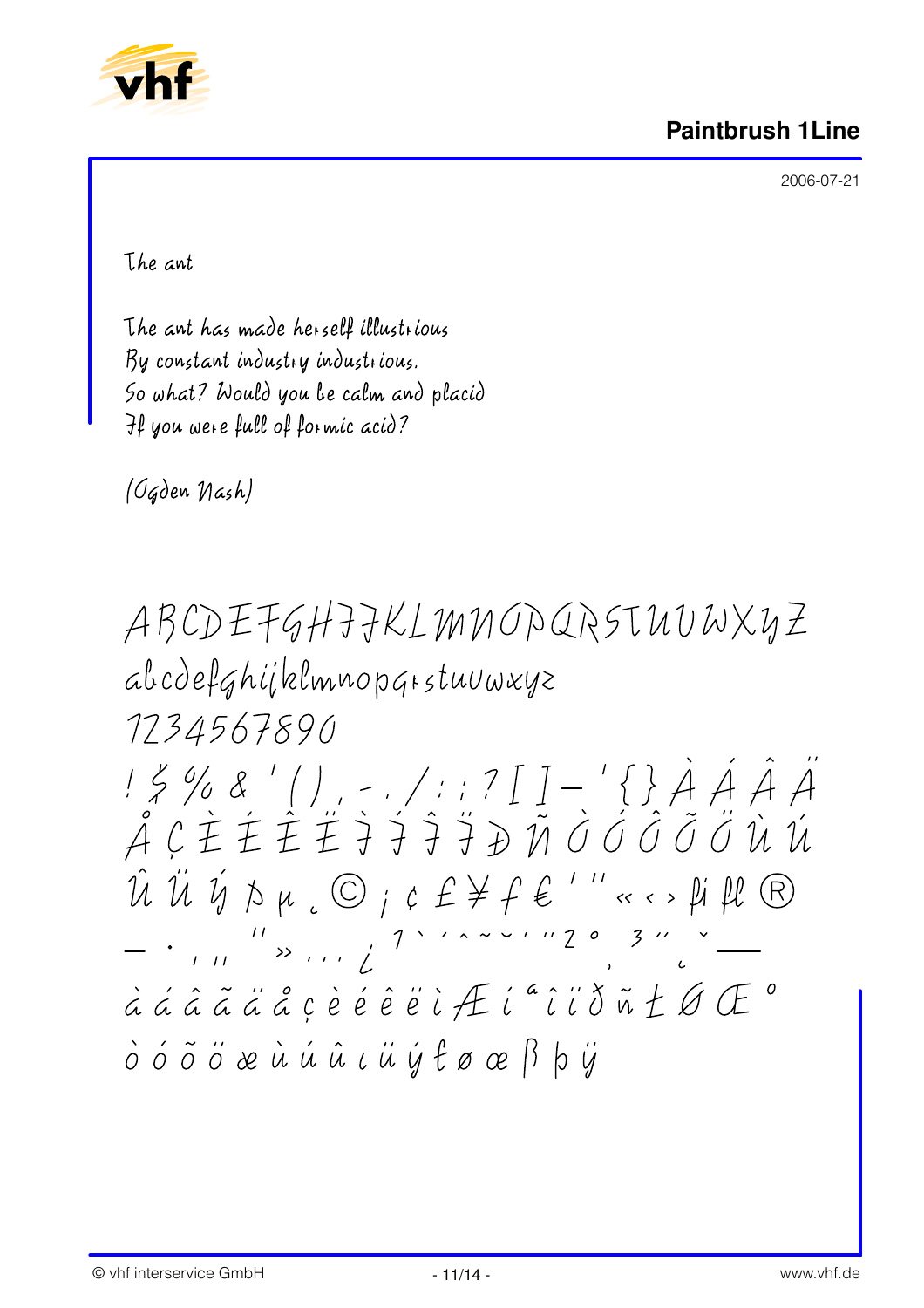

# **Romantique 1Line**

2006-07-21

the ant

The ant has made herself illustrious By constant industry industrious. So what? Would you be calm and placid If you were full of formic acid?

(Ogden Nash)

ABCQEFGHTIKLMNOPOR STUUWXYZ

abcdefghijklmnopgrstuvwxys

# 1234567890

 $1''$  # \$ % & ' ( ) +, -./:; < = > ? @ | \ ] ^  $-111 - \mathcal{A} \mathcal{A} \mathcal{A} \mathcal{A} \mathcal{A} \mathcal{A} \mathcal{L} \mathcal{E} \mathcal{E} \mathcal{E} \mathcal{E} \mathcal{E} \mathcal{E}$ TÍTIĐÃ ÒÓÕÕÖÙÚŨŨ  $P\mu x + Q_1 \in L / L / L S L''' \times L / L R \pm$  1/4 1/2 3/4 à á á â ã à d ç è é ê è è ì  $\mathcal{A}'$  í  $``$  ĉ ï ð ã  $\measuredangle\oslash\oslash\mskip-5mu\zeta'$   $\circ$   $\circ$   $\circ$   $\circ$   $\circ$   $\circ$   $\alpha$   $\alpha$   $\alpha$   $\alpha$   $\beta$   $\alpha$   $\beta$   $\beta$   $\beta$   $\gamma$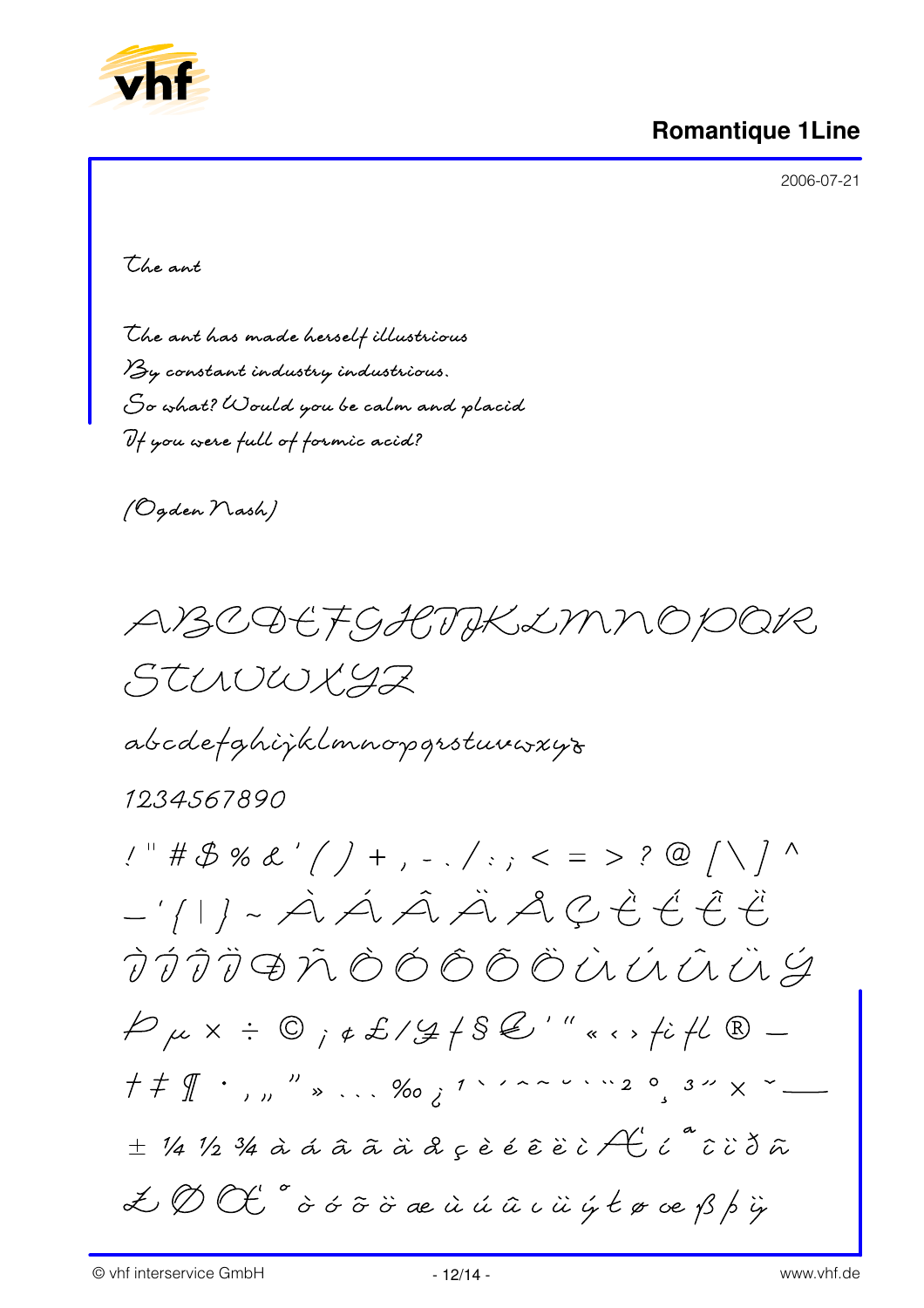



The ant

The ant has made herself illustrious By constant industry industrious. So what? Would you be calm and placid If you were full of formic acid?

(Ogden Nash)

ABCDEFGHIJKLMNOPORSTUVWXYZ abcdefghijkImnopqrstuvwxyz 1234567890

!" # \$ % & ' ( ) + , - , / : ; < = > ? @<br>[ \ ] ^ - ' { | } ~ À Á Â Ä Ä Å Ç È É É Ë  $\begin{array}{c|c} \begin{array}{c} \begin{array}{c} \mathbf{\dot{}} & \mathbf{\dot{}} \end{array} & \begin{array}{c} \mathbf{\dot{}} & \mathbf{\dot{}} \end{array} & \begin{array}{c} \mathbf{\dot{}} & \mathbf{\dot{}} \end{array} & \begin{array}{c} \mathbf{\dot{}} & \mathbf{\dot{}} \end{array} & \begin{array}{c} \mathbf{\dot{}} & \mathbf{\dot{}} \end{array} & \begin{array}{c} \mathbf{\dot{}} & \mathbf{\dot{}} \end{array} & \begin{array}{c} \mathbf{\dot{}} & \mathbf{\dot{}} \end{array} & \begin{array}{c} \$  $\circ$   $\circ$   $\circ$   $\circ$   $\circ$   $\circ$   $f$   $\circ$   $f$   $\circ$   $f$   $f$   $\circ$   $f$   $f$   $\circ$   $f$   $f$   $\circ$   $f$   $f$   $\circ$   $f$   $f$   $f$  $\sqrt{1 + \frac{1}{1 + \frac{1}{1 + \frac{1}{1 + \frac{1}{1 + \frac{1}{1 + \frac{1}{1 + \frac{1}{1 + \frac{1}{1 + \frac{1}{1 + \frac{1}{1 + \frac{1}{1 + \frac{1}{1 + \frac{1}{1 + \frac{1}{1 + \frac{1}{1 + \frac{1}{1 + \frac{1}{1 + \frac{1}{1 + \frac{1}{1 + \frac{1}{1 + \frac{1}{1 + \frac{1}{1 + \frac{1}{1 + \frac{1}{1 + \frac{1}{1 + \frac{1}{1 + \frac{1}{1 + \frac{1}{1 + \frac{1}{1 + \frac{1}{1 + \frac{1}{$  $\pm$  1/4 1/2 3/4 à á â ã ä å  $\zeta$  è é é ë ì Æ í  $a \cap a \cap b$  ñ  $b \cup a \cup b \cap a$  a do do do do do do do do vi  $\emptyset$  œ ß þ ÿ